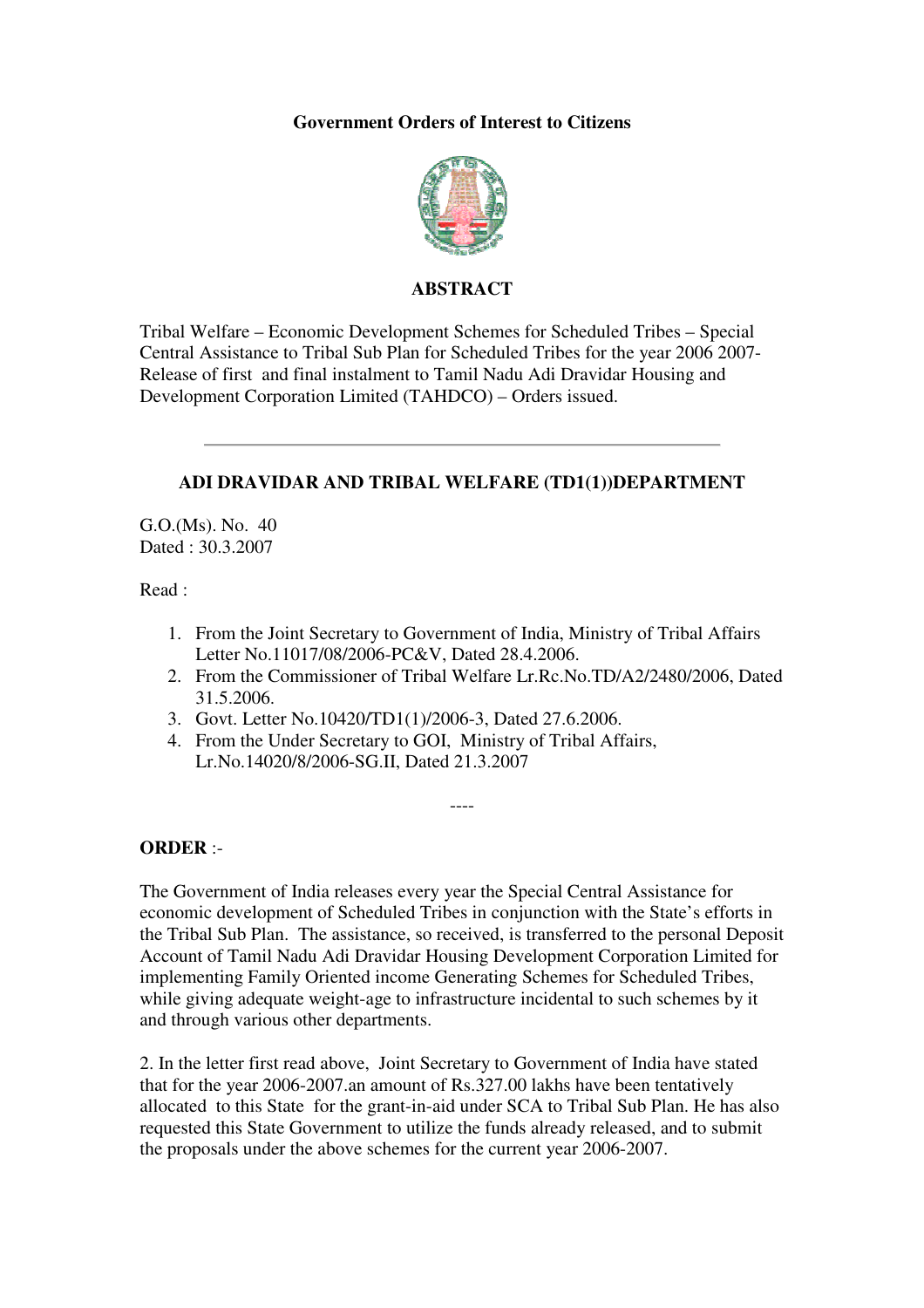3. In the letter second read above, the Director of Tribal Welfare has recommended the proposal for a sum of Rs.326.97 lakhs for the Income generating activities in ITDP areas and in various other districts for the year 2006-2007 and the same was forwarded to Government of India for approval.

4.The Government of India in their letter fourth read above have sanctioned a sum of Rs.327.00 lakhs (Rupees Three crore and Twenty Seven lakhs only) as first and final instalment of grant in aid out of the Special Central Assistance to Tribal Sub Plan for the programmes of ITDPs, MADA, Cluster, Dispersed Tribals and Primitive Tribal Groups during the year 2006-07. The Government of India has also stated that Special Central Assistance (Tribal Sub Plan) is an additive to the Tribal Sub Plan of the States. As per the revised guidelines, Special Central Assistance to Tribal Sub Plan is meant for filling up of the critical gaps to cover employment-cum-income generation activities and the infrastructure incidental thereto not only the family based but also run by the Self-Help Groups / Community and thus raise the socio-economic level of the Tribals. The Government of India have further stated that the funds should be spent strictly in accordance with the revised guidelines issued by the Ministry of Tribal Affairs vide No.14020/5/2003-SG&C, Dated 2.5.2003. The Government of India has added that the ITDP wise earmarked amount should be released by the State Government directly to the ITDPs. The remaining amount of has to be spent by the State Government for the programmes of MADA, Cluster, Dispersed Tribal and Primitive Tribal Groups in proportion to the Scheduled Tribe population under each programme as provided in part (III) of the guidelines. No part of the Special Central Assistance should be released directly to any Department at the State level. However, transfer of funds to implementing departments / agencies, if required, should be done through the ITDPs. State should ensure release of funds to implementing agencies within one month of receipt of funds. Utilization Reports of the Special Central Assistance (Tribal Sub Plan) furnished to the Ministry in the prescribed format already circulated along with the revised guidelines.

5. The Government now accordingly accord sanction for the payment of a sum of Rs. 3,26,97,000 ( Rupees Three crore Twenty Six lakhs and Ninety Seven thousand only ) released by the Government of India as Special Central Assistance to Tribal Sub Plan for 2006 – 2007 (first and final instalment) to the Managing Director, Tamil Nadu Adi Dravidar Housing and Development Corporation Limited (TAHDCO) for implementing economic development schemes for Scheduled Tribes for the year 2006-2007 as detailed in the Annexure to this Government Order.

6. The Commissioner of Tribal Welfare is directed to obtain necessary proposals from the concerned District Collectors of Integrated Tribal Development Project areas as per part 4 of guidelines of Government of India issued on 02-05-2003 under reference No.14020/5/2003-SG&C for the amount mentioned in para 5 above and send the same to Managing Director, TAHDCO for release of the amount.

7. The expenditure sanctioned in para 4 above shall be debited to the following head of account:-

2225 – Welfare of Scheduled Castes, Scheduled Tribes and other Backward Classes 02 – Welfare of Scheduled Tribes 794 – Special Central Assistance for Tribal Sub Plan Schemes in the Tenth Five Year Plan III – Centrally Sponsored SA – Welfare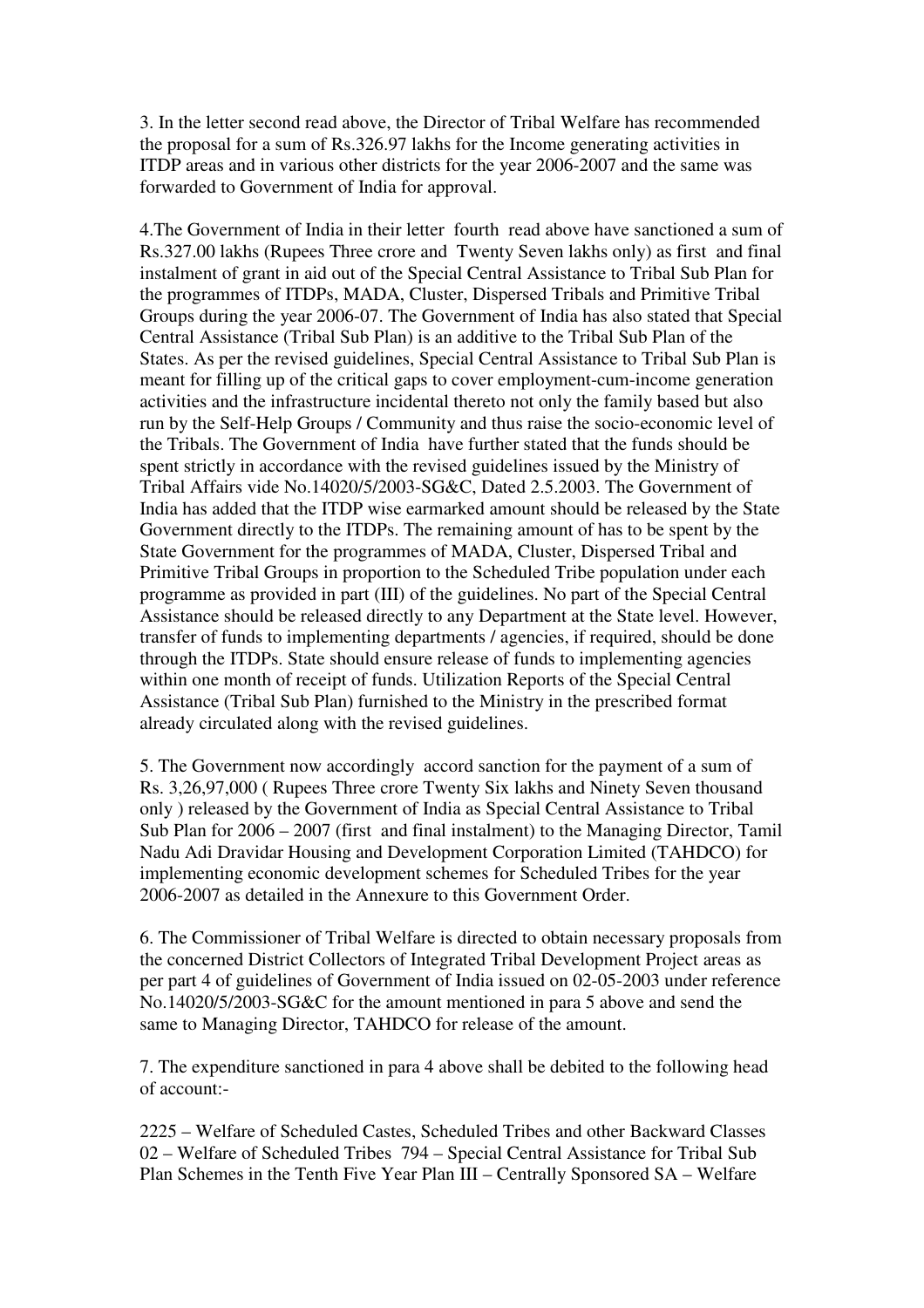Schemes for Scheduled Tribes in Integrated Tribal Development Project Blocks under Tribal Sub Plan - 09 grants-in-aid – 09 – others

 $($  DPC 2225 – 02 – 794 – SA – 0997 ).

8. The Commissioner of Tribal Welfare is authorized to draw and disburse the amount of Rs.326.97 lakhs sanctioned in para 4 above to the Managing Director, TAHDCO by means of cheque/ Demand Draft in favour of P.D. Account of Managing Director, TAHDCO with Account No.H-8 and the sanctioned amount of Rs.3,26,97,000/- is credited to the following head of account.

8443-00-Civil Deposits 800-Other Deposits-By Deposit of Tamil Nadu Adi Dravidar Housing and Development Corporation (TAHDCO) (DPC No.8443 00 800 BY 00004 (Outgo) 8443 00 800 000G (Receipts)

9. The Managing Director, Tamil Nadu Adi Dravidar Housing and Development Corporation Limited is directed to maintain separate accounts for the Special Central Assistance funds operated and disbursed by him for the various components and also to maintain relevant registers for the various disbursement of assistance with full details of beneficiaries. The Managing Director, Tamil Nadu Adi Dravidar Housing and Development Corporation Limited/Commissioner of Tribal Welfare should ensure that the funds are utilised for the real purpose for which it has been sanctioned by the Government of India and that it reaches the actual Tribal beneficiaries in full without any shortfall or complaints. If any failure is noticed, severe action shall be taken against the officers concerned. The Managing Director, Tamil Nadu Adi Dravidar Housing and Development Corporation Limited is also requested to send the progress of expenditure/Utilisation Certificate under Special Central Assistance Schemes to the Government, so as to enable the Government to send Utilisation Certificate to the Government of India in time.

10.This order issues with the concurrence of Finance Department vide its U.O.No. 99/ADS(GV)/07 Dated 30.3.2007.

#### (BY ORDER OF THE GOVERNOR)

#### **P.A. RAMIAH,**

#### **SECRETARY TO GOVERNMENT**

To

The Commissioner of Tribal Welfare, Chennai -5.

The Managing Director, Tamil Nadu Adi Dravidar Housing and Development Corporation Limited, Chennai -101.

The District Collectors,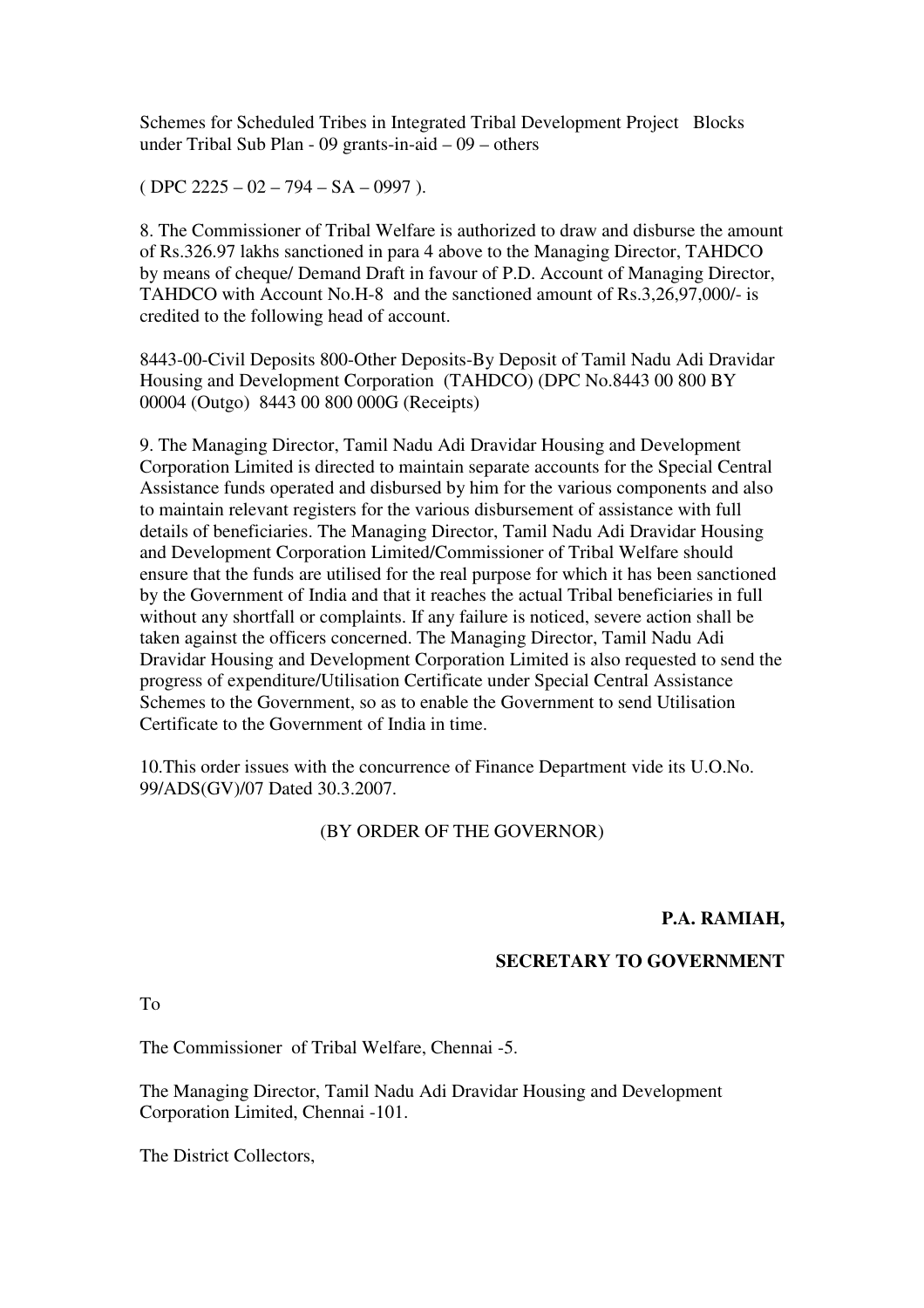Tiruvannamalai / Namakkal / Dharmapuri / Villupuram / Trichy / Salem / Vellore / Krishnagiri / Dindigul / Coimbatore Districts,

The Joint Secretary, Government of India, Ministry of Tribal Affairs, New Delhi – 110 001.

The Accountant General, Chennai -18.

The Accountant General (Audit. I), Chennai -35.

The Accountant General (Audit. II), Chennai -6.

The Pay & Accounts Officer (East), Chennai -5.

Copy to :-

The Senior P.A. to Minister (Adi Dravidar welfare), Chennai -9.

The Finance (SW/BGII) / Planning & Development Department, Chennai -9.

Adi Dravidar and Tribal Welfare (OP.I/MEC) Department, Chennai.9.

/forwarded/by order/

SECTION OFFICER

#### **G.O.(MS) NO. 40 DATED 30.3.2007**

#### **ANNEXURE**

#### **I.SPECIAL CENTRAL ASSISTANCE TO TRIBAL SUB PLAN**

#### **INCOME GENERATING ACTIVITIES IN ITDP AREAS (Rs.in lakhs)**

| Name of<br>the<br>Scheme          |     | TiruvannamalaiNamakkal Dharmapuri Villupuram Trichy |                |                           |    |                                             |              |          |    |                   |
|-----------------------------------|-----|-----------------------------------------------------|----------------|---------------------------|----|---------------------------------------------|--------------|----------|----|-------------------|
|                                   |     | Jawadhu Hills!                                      |                | Kolli Hills Sitheri hills |    |                                             | <b>Hills</b> | Kalrayan |    | <b>Pachamalai</b> |
|                                   | No. | Amount                                              |                |                           |    | No. Amount No. Amount No. Amount No. Amount |              |          |    |                   |
| Vegatable<br>shop $@$<br>Rs.25000 | 15  | 1.25                                                | 5              | 1.25                      | 3  | 0.75                                        | 5            | 1.25     | D  | 0.50              |
| Grocery<br>shop $@$<br>Rs.50000/- | 5   | 2.50                                                | $\overline{5}$ | 2.50                      | 4  | 2.00                                        | 5            | 2.50     | 1  | 0.50              |
| Milch<br>animal @<br>Rs.15000     | 50  | 7.50                                                | 50             | 7.50                      | 50 | 7.50                                        | 40           | 6.00     | 10 | 1.50              |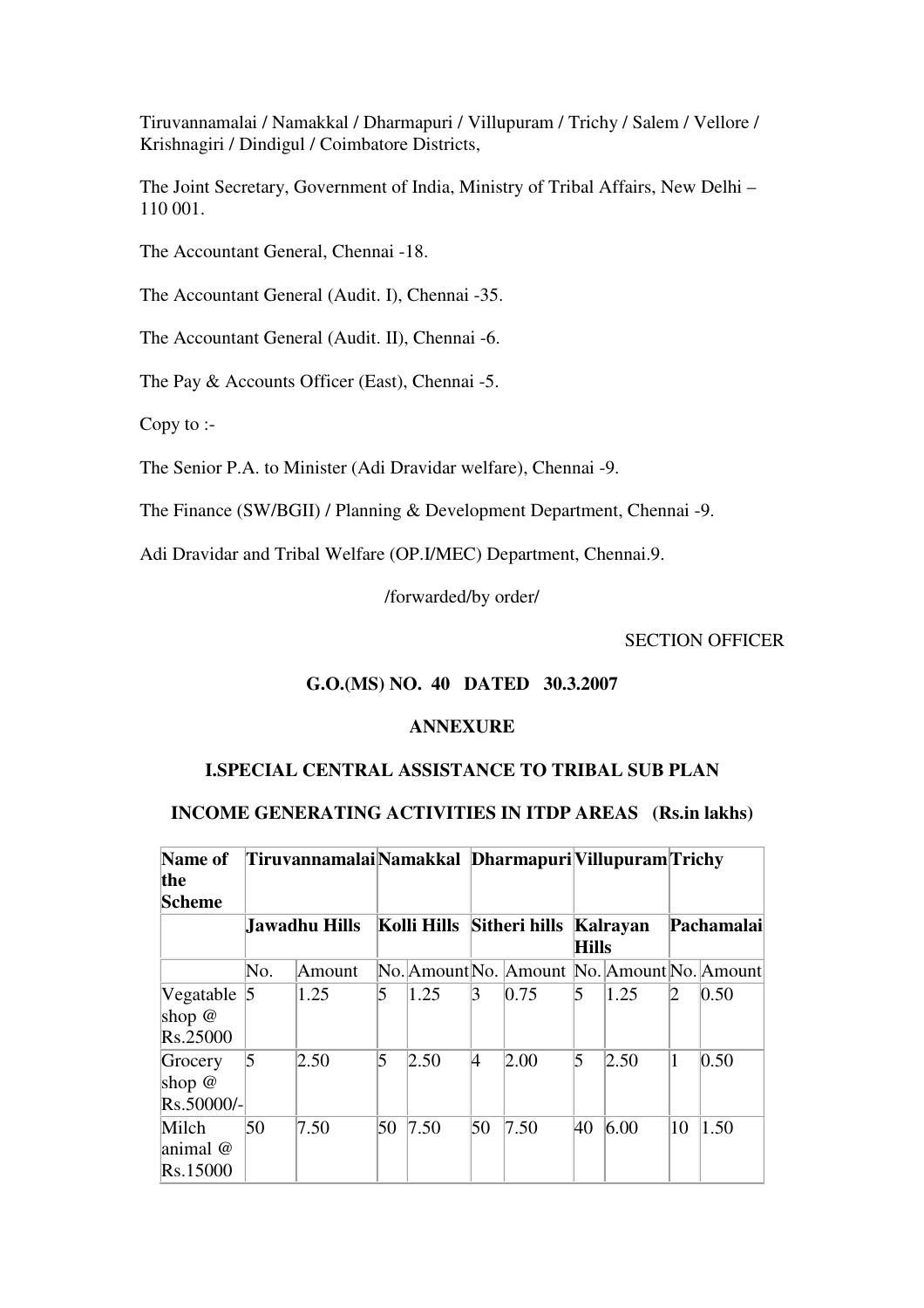| Sheep unit $50$ |               | 4.50  | $ 50 \t4.50 $ | 27 | 2.43     | $ 60 \t5.40$ | 28 | 2.52    |
|-----------------|---------------|-------|---------------|----|----------|--------------|----|---------|
| $\overline{a}$  |               |       |               |    |          |              |    |         |
| <b>Rs.9000</b>  |               |       |               |    |          |              |    |         |
| <b>TOTAL</b>    | $ 110\rangle$ | 15.75 | 110 15.75     |    | 84 12.68 | 110 15.15    |    | 41 5.02 |

| <b>NAME</b>                                        | <b>SALEM DISTRICT</b> |       |                   |       |                |                                       |                          |        |              |            |
|----------------------------------------------------|-----------------------|-------|-------------------|-------|----------------|---------------------------------------|--------------------------|--------|--------------|------------|
| <b>OF THE</b><br>Yercaud<br><b>SCHEME</b><br>hills |                       |       | Kalrayan<br>hills |       |                |                                       | Pachamalai Arunuthumalai |        | <b>Total</b> |            |
|                                                    |                       |       |                   |       |                | NO. Amount No. Amount No. Amount  No. |                          | Amount |              | No. Amount |
| Vegatable<br>shop $@$<br>Rs.25000                  | 5                     | 1.25  | 5                 | 1.25  | $\overline{2}$ | 0.50                                  | 3                        | 0.75   | 15           | 3.75       |
| Grocery<br>shop $@$<br>Rs.50000-                   | 5                     | 2.50  | 4                 | 2.00  | $\mathbf{1}$   | 0.50                                  | $\mathbf{1}$             | 0.50   | 11           | 5.50       |
| Milch<br>animal @<br>Rs.15000/-                    | 25                    | 3.75  | 25                | 3.75  | 10             | 1.50                                  | 10                       | 1.50   | 70           | 10.50      |
| Sheep unit<br>$\omega$<br>Rs.9000-                 | 40                    | 3.60  | 40                | 3.60  | 6              | 0.54                                  | 10                       | 0.90   | 96           | 8.64       |
| <b>TOTAL</b>                                       | 75                    | 11.10 | 74                | 10.60 | 19             | 3.04                                  | 24                       | 3.65   | 192          | 28.39      |

### **PROPOSALS OF PCCF NON ITDP AREAS**

### **INCOME GENERATING ACTIVITIES**

|               |                                            | <b>Assistance to Agriculture</b>                                                |               |                                                |        |  |
|---------------|--------------------------------------------|---------------------------------------------------------------------------------|---------------|------------------------------------------------|--------|--|
| <b>Circle</b> | Name of the Name of the<br><b>District</b> | <b>Supply of Diesel</b><br><b>Engine/ Electric</b><br><b>Motors @ Rs.50000/</b> |               | <b>Supply of Power</b><br>tiller @ Rs.150000/- |        |  |
|               |                                            | <b>Quantity</b>                                                                 | <b>Amount</b> | Quantity                                       | Amount |  |
| 1.            | 2.                                         | 3.                                                                              | 4.            | 5.                                             | 6.     |  |
| Vellore       | Vellore                                    | 5                                                                               | 2.50          | 5                                              | 7.50   |  |
|               | Tiruvannamalai                             | 5                                                                               | 2.50          | 5                                              | 7.50   |  |
| Salem         | Salem                                      | 25                                                                              | 12.50         | 25                                             | 37.50  |  |
| Trichy        | Trichy                                     | 10                                                                              | 5.00          | 10                                             | 15.00  |  |
| Dharmapuri    | Dharmapuri                                 | 10                                                                              | 5.00          | 10                                             | 15.00  |  |
|               | Krishnagiri                                | 5                                                                               | 2.50          | 5                                              | 7.50   |  |
|               | Villupuram                                 | 5                                                                               | 2.50          | 5                                              | 7.50   |  |
| Dindigul      | Dindigul                                   | 5                                                                               | 2.50          | 5                                              | 7.50   |  |
| Coimbatore    | Coimbatore                                 | 10                                                                              | 5.00          | 10                                             | 15.00  |  |
|               | TOTAL                                      | 80                                                                              | 40.00         | 80                                             | 120.00 |  |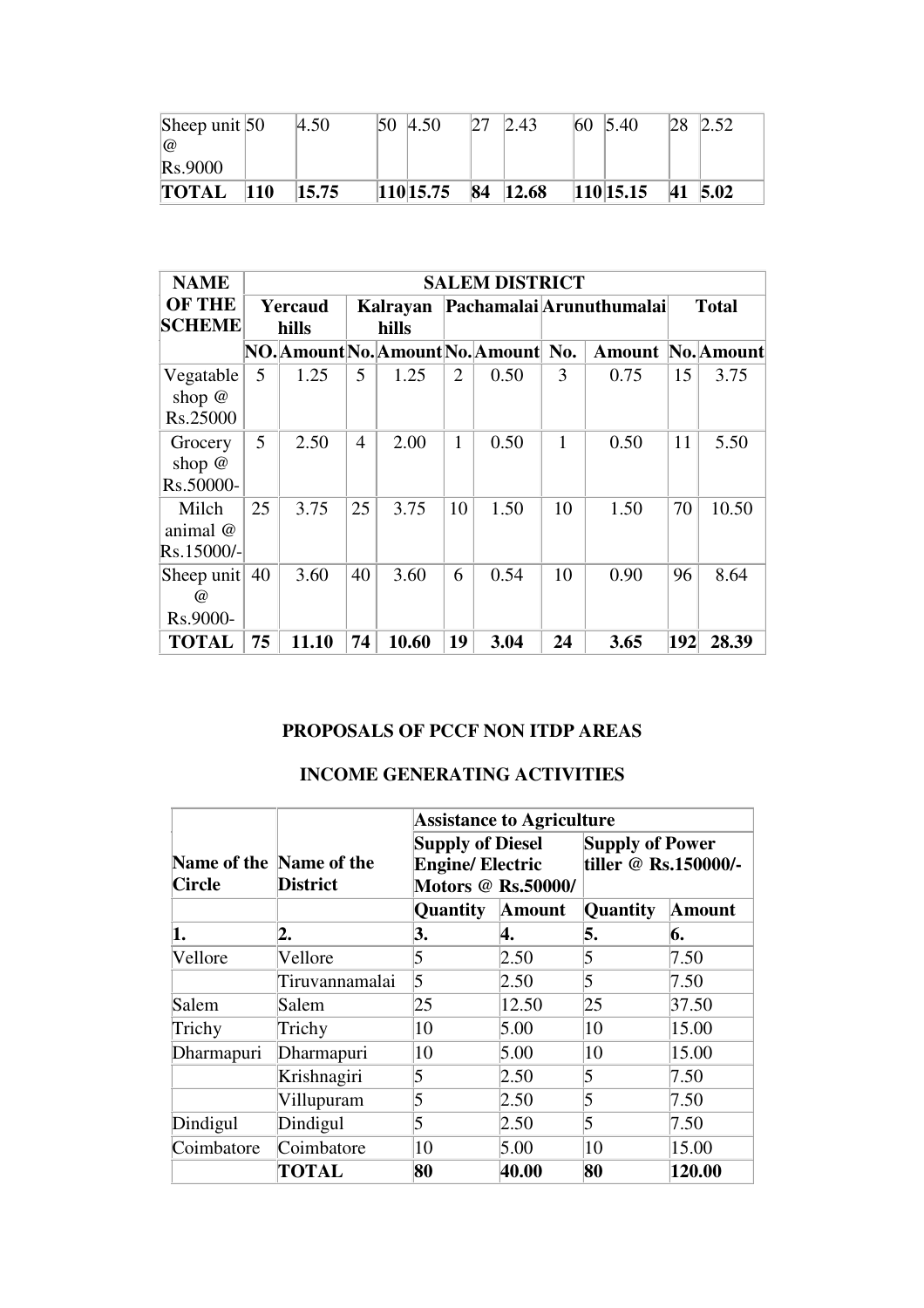# 2. **District Collector, Krishnagiri**

| Sl.No. | Details of the Scheme                                                                                                     | Amount         |
|--------|---------------------------------------------------------------------------------------------------------------------------|----------------|
|        | Income Generating Schemes to tribal people through                                                                        | 20.00          |
|        | <b>Forest Department</b>                                                                                                  |                |
|        | Tree Plantation, Alternative crops. Medicinal Plants<br>and Fodder development in tribal areas of Krishnagiri<br>District | 50.00          |
|        | Supply of 47 sheep units in Dharmapuri District.                                                                          | $ 4.23\rangle$ |
|        | <b>TOTAL</b>                                                                                                              | 74.23          |

### **ABSTRACT**

| Sl.No.           | Details of the Scheme                                | No. | Amount            |
|------------------|------------------------------------------------------|-----|-------------------|
|                  |                                                      |     | (Rs. in<br>lakhs) |
|                  | Supply of Diesel Engine/ Electric Motors             | 80  | 40.00             |
| $\vert 2. \vert$ | Supply of Power Tiller                               | 80  | 120.00            |
| 3.               | Income generating schemes in Krishnagiri<br>District | 200 | 70.00             |
|                  | Supply of 47 Sheep units in Dharmapuri<br>Distrtict  | 47  | 4.23              |
|                  | TOTAL                                                | 407 | 234.23            |

### **ABSTRACT**

| Sl. | Name of the District | Name of the I.T.D.P. | Amount (Rs.<br>in lakhs) |
|-----|----------------------|----------------------|--------------------------|
| No. |                      |                      |                          |
| 1.  | Tiruvannamalai       | Jawadhu Hills        | 15.75                    |
| 2.  | Namakkal             | Kolli Hills          | 15.75                    |
| 3.  | Dharmapuri           | Sitheri Hills        | 12.68                    |
| 4.  | Villupuram           | Kalrayan Hills       | 15.15                    |
| 5.  | Trichy               | Pachamalai           | 5.02                     |
| 6   | Salem                | a. Yercaud Hills     | 11.10                    |
|     |                      | b. Kalrayan Hills    | 10.60                    |
|     |                      | c. Pachamalai        | 3.04                     |
|     |                      | d. Arunuthumalai     | 3.65                     |
|     | <b>TOTAL</b>         |                      | 92.74                    |